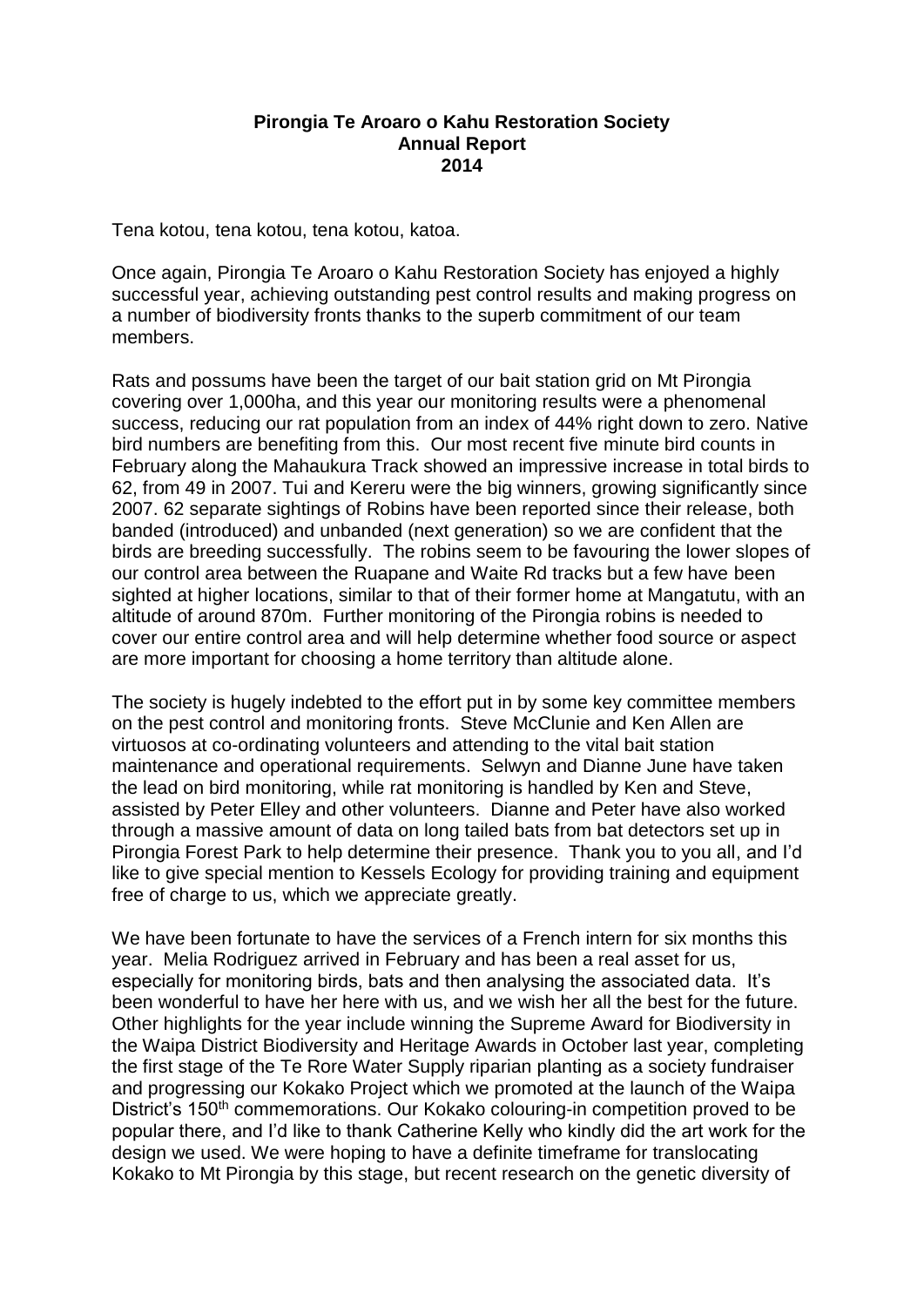existing populations has prompted DoC to adopt a cautious approach to establishing new populations. Discussions with DoC have identified ways we could assist with improving the robustness of those populations while building skills for our translocation project. We hope to create some constructive opportunities for our supporters in Kokako field work over the next year. Completing consultation with iwi for the project and securing funding for the development of a translocation plan are also on the list. Our other major project, the envirocentre in Pirongia Village has seen slow progress this year due to issues regarding composting toilets. I want to thank Vic Hopkirk for leading that project this year, and although the delays with toilets appear to be resolved, Vic has advised he is unable to continue in his role due to family commitments. We have appreciated all you have put into the project Vic and hope you will still be involved as time permits.

Our projects depend on funding being provided, and I would like to acknowledge our gratitude for the support from the following funders over the past year:

Waikato Catchment Ecological Enhancement Trust: \$16,000 over two years for pest control

Pub Charity: \$1,300 for envirocentre insurance and \$6,600 for track maintenance

Meridian Energy: \$8,036 for pest control and native bat protection

Waikato Regional Council: \$4,900 for display panels on the history of Pirongia Forest Park

Department of Conservation's Biofunds: \$4,500 over three years for pest control on the private land within our bait station grid

Waipa District Council: \$800 for administration and envirocentre costs

During the year we learnt that Meridian Energy were challenging their need to provide long term funding which is connected to environmental mitigation for their Te Uku Windfarm. To cover our needs, we have been fortunate enough to secure two years of funding from Waikato Catchment Ecological Enhancement Trust while this issue is resolved.

We have continued our environmental education and advocacy through presentations and displays, and the support base for our society continues to grow steadily. We currently have 89 members, 110 individual and corporate sponsors of hectares with 174 hectares sponsored in total. Our Mangakara podcast, available for free on the internet [http://www.youtube.com/watch?v=ZO-Gxc1yfWk,](http://www.youtube.com/watch?v=ZO-Gxc1yfWk) now has over 3420 views. We are grateful for the steady stream of new volunteers wanting to be involved with our projects, and this year volunteer hours came to 2118. Voluntary contributions cover bait station filling and providing refreshments afterwards, monitoring for rats, birds and bats, planting and releasing work, and tasks related to our envirocentre building and the landscaping of Te Ngahere Reserve. Those hours are a towering witness to the incredible commitment ordinary people in our community are making to Mt Pirongia and the other environmental restoration work